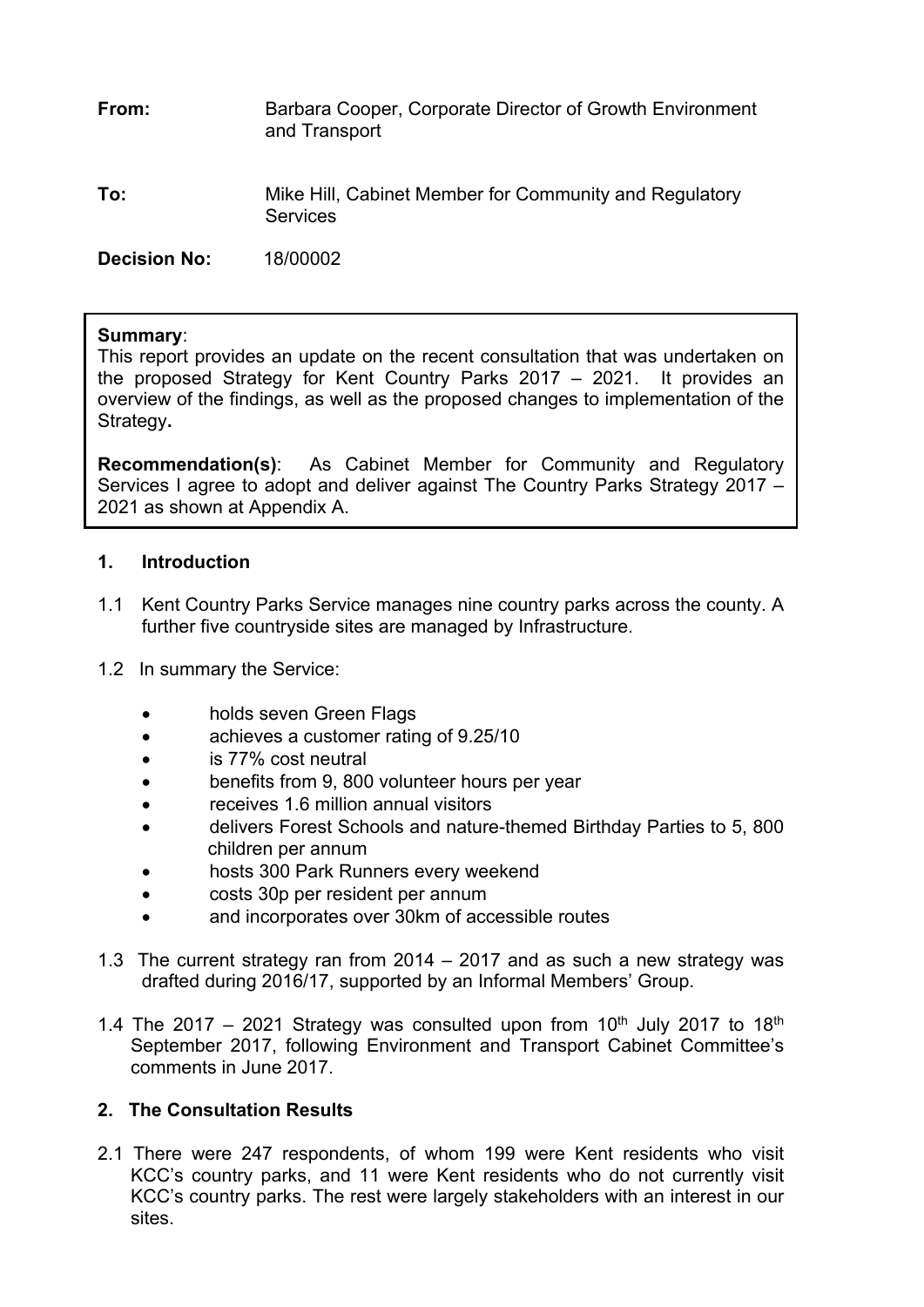- 2.2 57% of the respondants 'strongly agreed' with the proposed strategy's vision, with a further 33% of all respondents 'agreeing' resulting in 90% of all respondents indicating they agreed or strongly agreed that the Service should "provide an inspirational and sustainable countryside experience for Kent's residents and visitors."
- 2.3 The proposed strategy put forward three Strategic Aims
	- 1. Provide a network of high quality and biodiverse country parks
	- 2. Increase visitors to the country parks particularly at off peak times and aong under represented groups
	- 3. Ensure the service is as self-sustaining as possible
- 2.4 There was strong agreement for Aim 1, and agreement for Aims 2 and 3.
- 2.5 It is proposed that the Strategy remains unchanged from the version consulted upon, but a number of delivery mechanisms for delivery of the Strategy will be strengthened or adapted in light of consultation feedback, including
	- Greater emphasis on the biodiversity management of the sites will feature in on-site and the Service Communications Plan from 2018/19 onwards. Four of the nine county parks' management plans are already published in full on the KCC website, but we will additionally alert local stakeholders including the local parish council(s) when all nine are annually updated
	- Equality Impact Assessments of each of the country parks' overall products and offer will be completed and made publically available by 31<sup>st</sup> March 2018. These will then trigger an associated action plan (Stage 3 of an EqIA) to better attract under represented groups, and to identify funding mechanisms and targeted communication channels.
	- A link to the Kent Environment Strategy shall be added to the online version of the Country Parks Strategy 2017 – 2021. Additionally, the feedback from respondents asking what the Kent Environment Strategy is, has been passed on to be fed into the developing 'KES' communications plan.
- 2.6 The full report of the consulation is included at Appendix 2

## **3. Legal Implications**

3.1 None

## **4. Equalities Implications**

4.1 The EqIA on the proposed Strategy determined that there is no indication that the Strategy will have an adverse equality impact on any of the protected characteristics. The subsequent consultation responses do not change that determination, but do suggest a course of action for the Service in better targeting communications to under –represented or other target groups. The Service has previously identified a lack of quality data on the protected characteristics of its users, and the action from the original EqIA of the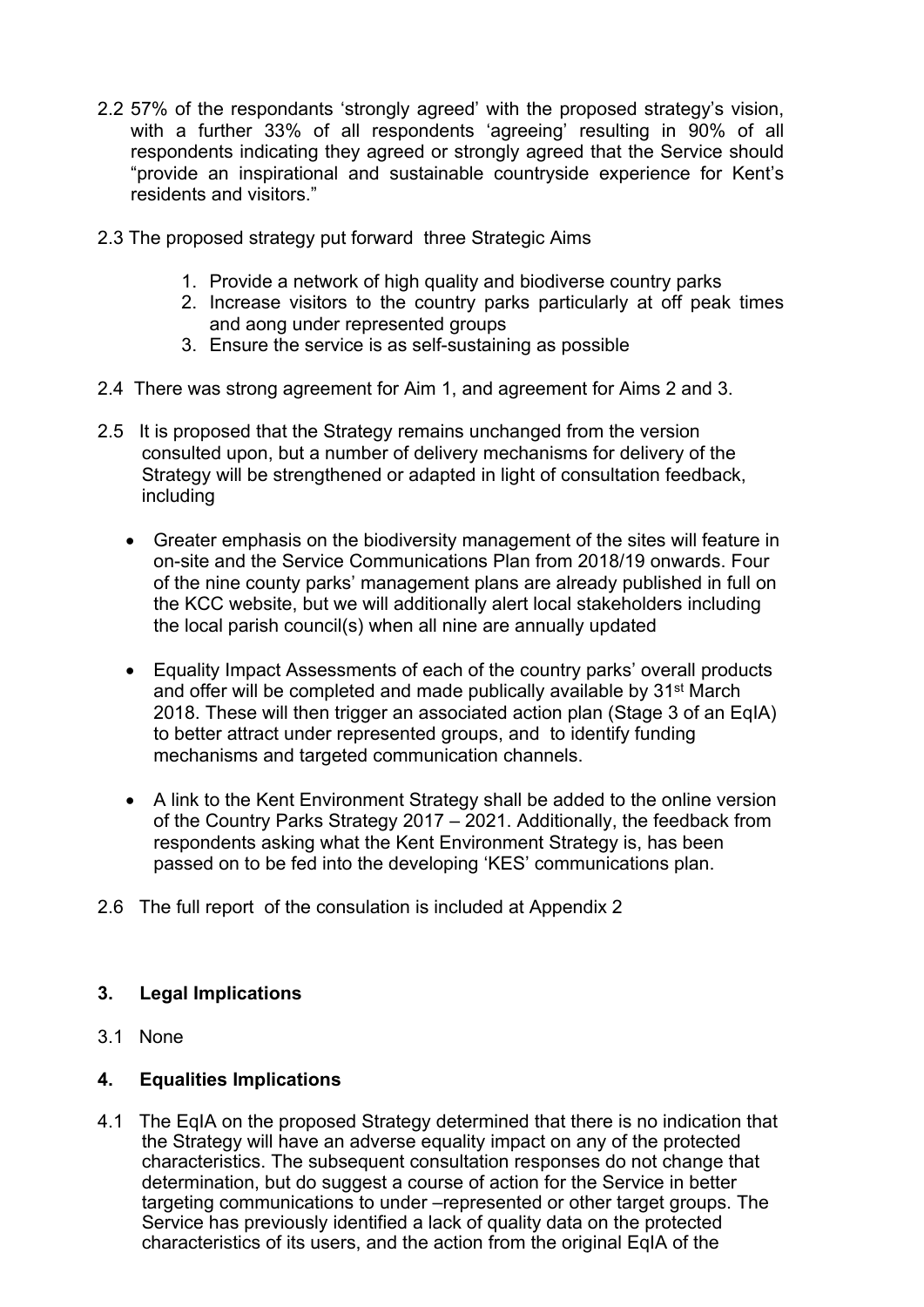Consultation Strategy which is already featured in the 16/17 Service Business Plan, means that more accurate research into the demographic profile of park users is scheduled; followed by appropriate action to encourage increased usage from under-represented groups.

## **5. Financial Implications**

5.1 This Strategy will be delivered through the County Council's core funding of the KCC Country Parks Service, and through the income that the service generates year on year. The Service in 16/17 was 77% cost neutral to the authority.

## **6. Policy Framework**

- 6.1 The proposed Strategy supports all three of KCC's Strategic Outcomes through a number of the KCC Supporting Outcomes, including:
	- Kent's communities are resilient and provide strong and safe environments to successfully raise children and young people
	- Children and young people have better physical and mental health
	- Physical and mental health is improved by supporting people to take more responsibility for their own health and wellbeing
	- Kent residents enjoy a good quality of life, and more people benefit from greater social, cultural and sporting opportunities
	- Kent's physical and natural environment is protected, enhanced and enjoyed by residents and visitors
	- People with mental health issues and dementia are assessed and treated earlier and are supported to live well
	- Older and vulnerable residents feel socially included
- 6.2 The proposed Strategy additionally supports the Kent Environment Strategy, the Kent Biodiversity Action Plan, and the Kent Joint Health and Wellbeing Strategy.

## **7. Conclusions**

- 7.1 Subject to comments from Environment and Transport Cabinet Committee, the three Aims and ten Objectives will inform and underpin the Service's 18/19 Business Plan, as well as subsequent annual business plans.
- 7.2 The three actions outlined in 2.5 above will be adopted within that same approach

# **8. Recommendation(s)**

8.1 As Cabinet Member for Community and Regulatory Services, I agree to adopt and deliver against The Country Parks Strategy 2017 – 2021 as shown at Appendix A.

## **9. Appendices and Background Documents**